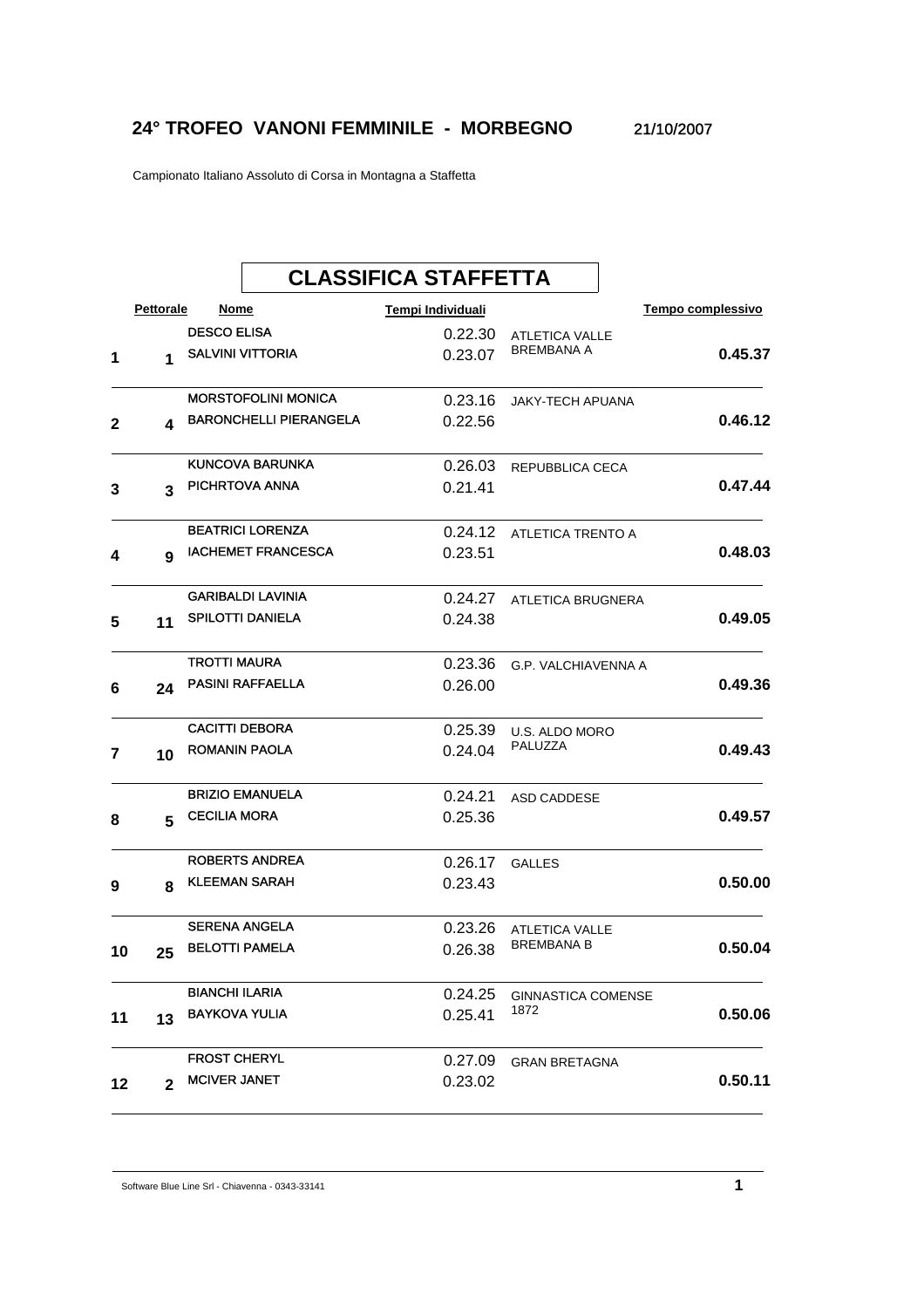| <b>CABODI MIRELLA</b><br>0.24.48<br>ATLETICA GIO' 22 RIVERA<br><b>CARDONE DEBORA</b><br>0.25.27<br>13<br>19<br><b>VERONES ROMANA</b><br>0.26.39<br>ATLETICA TRENTO B<br><b>BONVECCHIO ELEKTRA</b><br>0.25.14<br>14<br>29<br><b>CIAPONI MARA</b><br>0.26.45<br><b>G.P. TALAMONA A</b><br><b>BONACINA CRISTINA</b><br>0.25.29<br>15<br>17<br><b>HERMAN MARY ELLEN</b><br>0.25.09<br><b>MERA ATHLETIC CLUB</b><br><b>RUFFONI SARA</b><br>0.27.28<br>16<br>21<br><b>ZUGNONI CINZIA</b><br>0.26.22<br>G.S. CSI MORBEGNO A<br>PEYRONEL MARINA<br>0.29.57<br>17<br>6<br><b>DEL CURTO FEDERICA</b><br>0.26.43<br>G.P. VALCHIAVENNA B<br><b>MARTINOLI MANUELA</b><br>0.29.44 | 0.50.15<br>0.51.53<br>0.52.14<br>0.52.37 |
|---------------------------------------------------------------------------------------------------------------------------------------------------------------------------------------------------------------------------------------------------------------------------------------------------------------------------------------------------------------------------------------------------------------------------------------------------------------------------------------------------------------------------------------------------------------------------------------------------------------------------------------------------------------------|------------------------------------------|
|                                                                                                                                                                                                                                                                                                                                                                                                                                                                                                                                                                                                                                                                     |                                          |
|                                                                                                                                                                                                                                                                                                                                                                                                                                                                                                                                                                                                                                                                     |                                          |
|                                                                                                                                                                                                                                                                                                                                                                                                                                                                                                                                                                                                                                                                     |                                          |
|                                                                                                                                                                                                                                                                                                                                                                                                                                                                                                                                                                                                                                                                     |                                          |
|                                                                                                                                                                                                                                                                                                                                                                                                                                                                                                                                                                                                                                                                     |                                          |
|                                                                                                                                                                                                                                                                                                                                                                                                                                                                                                                                                                                                                                                                     |                                          |
|                                                                                                                                                                                                                                                                                                                                                                                                                                                                                                                                                                                                                                                                     |                                          |
|                                                                                                                                                                                                                                                                                                                                                                                                                                                                                                                                                                                                                                                                     |                                          |
|                                                                                                                                                                                                                                                                                                                                                                                                                                                                                                                                                                                                                                                                     |                                          |
|                                                                                                                                                                                                                                                                                                                                                                                                                                                                                                                                                                                                                                                                     | 0.56.19                                  |
|                                                                                                                                                                                                                                                                                                                                                                                                                                                                                                                                                                                                                                                                     |                                          |
| 18<br>36                                                                                                                                                                                                                                                                                                                                                                                                                                                                                                                                                                                                                                                            | 0.56.27                                  |
| TESTINI MARINA<br>0.27.57<br><b>G.P. SANTI NUOVA</b>                                                                                                                                                                                                                                                                                                                                                                                                                                                                                                                                                                                                                |                                          |
| <b>OLONIO</b><br><b>ACQUISTAPACE MICHELA</b><br>0.29.09<br>19<br>16                                                                                                                                                                                                                                                                                                                                                                                                                                                                                                                                                                                                 | 0.57.06                                  |
| <b>VALGOI ALESSANDRA</b><br>0.25.06<br><b>ATLETICA ALTA</b>                                                                                                                                                                                                                                                                                                                                                                                                                                                                                                                                                                                                         |                                          |
| VALTELLINA<br><b>COLTURI LAURA</b><br>0.33.12<br>20<br>15                                                                                                                                                                                                                                                                                                                                                                                                                                                                                                                                                                                                           | 0.58.18                                  |
| <b>MARTINUCCI LORENA</b><br>0.27.59<br><b>G.P. VALCHIAVENNA C</b>                                                                                                                                                                                                                                                                                                                                                                                                                                                                                                                                                                                                   |                                          |
| <b>ROGANTINI ZITA</b><br>0.32.16<br>21<br>37                                                                                                                                                                                                                                                                                                                                                                                                                                                                                                                                                                                                                        | 1.00.15                                  |
| <b>CORNOLTI NADIA</b><br>0.31.13<br>ATLETICA LA TORRE                                                                                                                                                                                                                                                                                                                                                                                                                                                                                                                                                                                                               |                                          |
| <b>GREGIS NELLA</b><br>0.29.14<br>22<br>23                                                                                                                                                                                                                                                                                                                                                                                                                                                                                                                                                                                                                          | 1.00.27                                  |
| DE MARIA SARA<br>0.29.38 ATLETICA CENTRO LARIO                                                                                                                                                                                                                                                                                                                                                                                                                                                                                                                                                                                                                      |                                          |
| <b>BARONA LOREDANA</b><br>0.31.15<br>23<br>20                                                                                                                                                                                                                                                                                                                                                                                                                                                                                                                                                                                                                       | 1.00.53                                  |
| <b>LANDONI ANGELA</b><br>0.31.15 G.S. VALGEROLA B                                                                                                                                                                                                                                                                                                                                                                                                                                                                                                                                                                                                                   |                                          |
| <b>TROTTI MIRELLA</b><br>0.31.30<br>24<br>30                                                                                                                                                                                                                                                                                                                                                                                                                                                                                                                                                                                                                        | 1.02.45                                  |
| PEREZ FERNANDEZ TERESA<br>0.30.38<br><b>SPAGNA</b>                                                                                                                                                                                                                                                                                                                                                                                                                                                                                                                                                                                                                  |                                          |
| PERALES RUIZ BELEN<br>0.32.27<br>25<br>7                                                                                                                                                                                                                                                                                                                                                                                                                                                                                                                                                                                                                            | 1.03.05                                  |
| <b>LUZZI ELENA</b><br>0.31.38 G.P. TALAMONA B                                                                                                                                                                                                                                                                                                                                                                                                                                                                                                                                                                                                                       |                                          |
| <b>TARABINI SILVIA</b><br>0.31.33<br>26<br>35                                                                                                                                                                                                                                                                                                                                                                                                                                                                                                                                                                                                                       | 1.03.11                                  |
| <b>GIANOLA ORIETTA</b><br>0.28.35 A.S. PREMANA                                                                                                                                                                                                                                                                                                                                                                                                                                                                                                                                                                                                                      |                                          |
| <b>GIANOLA ANITA</b><br>0.34.48<br>27<br>22                                                                                                                                                                                                                                                                                                                                                                                                                                                                                                                                                                                                                         |                                          |

Software Blue Line Srl - Chiavenna - 0343-33141 **2**